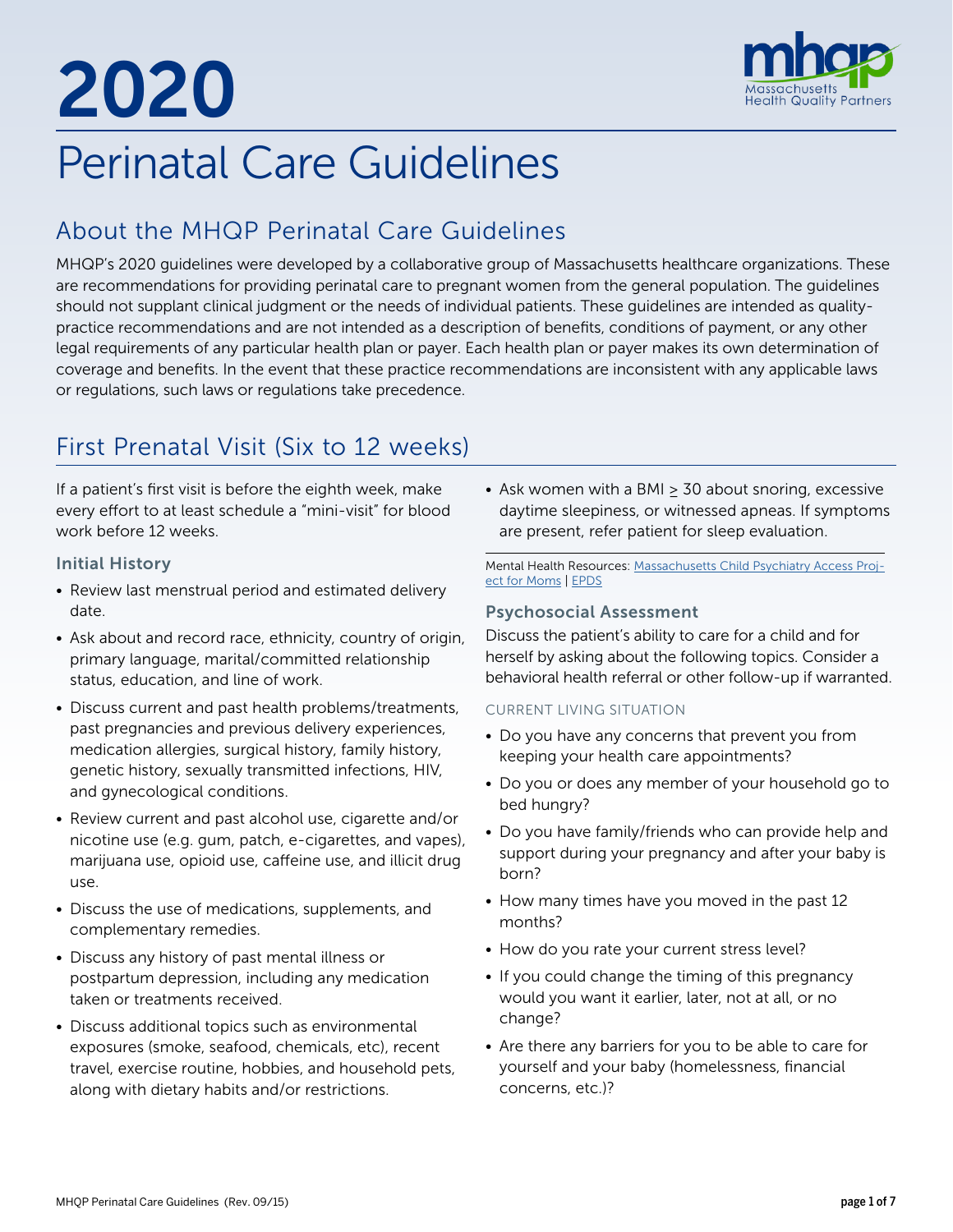

#### SAFETY AND WELL-BEING

- Have you ever been hurt or threatened by your partner, or anyone else (e.g., ex-partner, other family member)?
- Do you ever feel afraid, controlled, or isolated by your partner or anyone else?

#### Resource: [Domestic Violence Programs](https://www.mass.gov/service-details/domestic-violence-programs)

#### DEPRESSION

- Administer the **EPDS** or other validated screening tool to screen for maternal depression.
- Provide or refer pregnant persons who are at increased risk of perinatal depression to counseling interventions.

Screening Tools: [EPDS](http://www.fresno.ucsf.edu/pediatrics/downloads/edinburghscale.pdf) | [PHQ-2](https://www.hiv.uw.edu/page/mental-health-screening/phq-2) | [PHQ-9](http://www.phqscreeners.com/sites/g/files/g10016261/f/201412/PHQ-9_English.pdf) Resource: [Massachusetts Child Psychiatry Access Project for Moms](https://www.mcpapformoms.org/)

#### ALCOHOL AND DRUG USE

- Do you currently drink or use any drugs?
- Did either of your parents have a problem with alcohol/drug use?
- Does your partner have a problem with alcohol/drug use?
- Before you knew you were pregnant, did you drink any beer, wine, or liquor, or use any drugs?
- In the past month, did you drink any beer, wine, or liquor, or use drugs?

Resources: [Massachusetts Substance Abuse Information and Education](https://helplinema.org/)  [Helpline](https://helplinema.org/) | [Massachusetts Child Psychiatry Access Project for Moms](https://www.mcpapformoms.org/) | [Massachusetts Substance Abuse Treatment Centers](https://drugabuse.com/usa/drug-abuse/massachusetts/)

#### Physical Examination

Perform complete physical exam, including blood pressure, height, and weight with calculation of body mass index (BMI); and breast, heart and lung, abdominal, and pelvic examinations.

#### Immunizations

• Check immunizations status (e.g., Tetanus, Varicella (or history of disease), Hepatitis A, Hepatitis B)

Resources: [Immunizations and Pregnancy](https://www.cdc.gov/vaccines/pregnancy/pregnant-women/index.html) | [Guidelines for Vaccinating](https://www.cdc.gov/vaccines/pregnancy/hcp-toolkit/guidelines.html?CDC_AA_refVal=https%3A%2F%2Fwww.cdc.gov%2Fvaccines%2Fpregnancy%2Fhcp%2Fguidelines.html)  [Pregnant Women](https://www.cdc.gov/vaccines/pregnancy/hcp-toolkit/guidelines.html?CDC_AA_refVal=https%3A%2F%2Fwww.cdc.gov%2Fvaccines%2Fpregnancy%2Fhcp%2Fguidelines.html)

#### Laboratory Evaluation and Additional Testing

- The following tests should be completed:
	- Hemoglobin/hematocrit
	- Hemoglobin electrophoresis (at-risk populations)
	- Blood type and antibody screen
- Rubella (if immunity not previously documented)
- $\bullet$  Syphilis
- $\bullet$  Hepatitis B surface antigen
- $\bullet$  HIV
	- } Repeat HIV testing in the third trimester, preferably before 36 weeks of gestation for pregnant women with initial negative HIV antibody tests who are known to be at high risk of acquiring HIV infection
- $\bullet$  Genetic testing, as discussed by provider and patient
- $\bullet$  Urine culture (12 to 16 weeks or at the first prenatal visit)
- $\bullet$  Urine dipstick for protein and glucose determination, as indicated
- Pap smear for cervical cancer if due for screening
- **•** Test for chlamydia and gonorrhea, as indicated
- } Note ACOG recommends testing for all women for chlamydia, and retest later in pregnancy for women <25 years or at high risk
- TB test for at-risk populations (may delay until 15 to 20 weeks)
- Offer 1 ultrasound, as indicated, between 10-12 weeks to establish due date and viability.
- Glucose tolerance screen for patients at high risk for gestational diabetes (BMI  $\geq$  30, known impaired glucose metabolism, or prior history of gestational diabetes).

#### Genetic Counseling, Screening, and Related **Testing**

- Discuss the benefits and risks of screening and diagnostic tests for genetic and structural abnormalities.
- Review risk factors that may influence the likelihood of genetic abnormalities (e.g., maternal age, family history).
- Discuss testing as appropriate for patient's ethnicity and family history (e.g. Tay-Sachs for Ashkenazi Jewish, Cajun or French Canadian descent; Canavan's disease and familial dysautonomia for Ashkenazi Jewish descent; hemoglobin electrophoresis for Asian, African, Caribbean or Mediterranean descent).
- Offer testing for cystic fibrosis with discussion of sensitivity of the test in different populations.
- Offer information on aneuploidy screening and neural tube defect screening.
- Document all testing discussions, decisions, and results; do not repeat screening for heritable conditions if individual has been screened previously.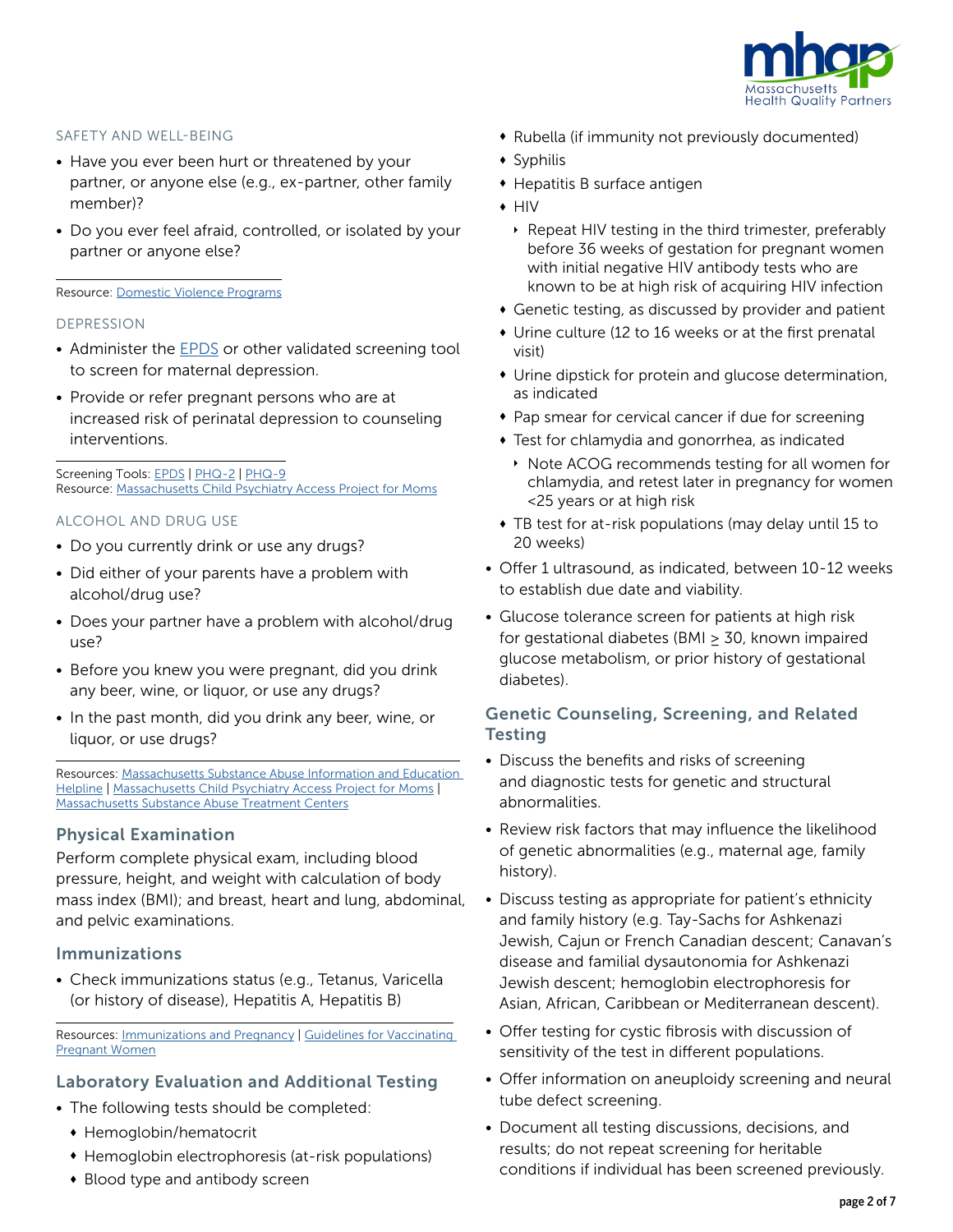

#### Preeclampsia

- Recommend the use of low-dose aspirin (81 mg/dl) as preventive medication after 12 weeks of gestation in women who are at high risk for preeclampsia.
- Consider the use of low-dose aspirin (81 mg/d) in women with more than one moderate risk factor

HIGH RISK FACTORS FOR PREECLAMPSIA Previous preeclamptic pregnancy, chronic hypertension, chronic renal disease, multifetal pregnancy, type 1 or type 2 diabetes mellitus, autoimmune disease.

MODERATE RISK FACTORS FOR PREECLAMPSIA First pregnancy, age >= 35, BMI >30, Mother or sister with hx preeclampsia, African American, low socioeconomic status, or personal hx LBW/SGA baby, previous adverse pregnancy outcome, >10 yr pregnancy interval.

Preeclamspia Resource: [Low-Dose Aspirin Use for the Prevention of](https://www.uspreventiveservicestaskforce.org/Page/Document/RecommendationStatementFinal/low-dose-aspirin-use-for-the-prevention-of-morbidity-and-mortality-from-preeclampsia-preventive-medication)  [Morbidity and Mortality from Preeclampsia](https://www.uspreventiveservicestaskforce.org/Page/Document/RecommendationStatementFinal/low-dose-aspirin-use-for-the-prevention-of-morbidity-and-mortality-from-preeclampsia-preventive-medication)

#### General Counseling/Discussion

- Review perinatal visit schedule and ask if there are any potential barriers to accessing care.
- Recommend breastfeeding as the best feeding method for most infants for the first 6 months of life.
- Discuss registering for childbirth, breastfeeding, and infant [CPR](https://www.redcross.org/take-a-class/cpr) classes.
- Counsel on [proper nutrition,](https://www.acog.org/Patients/FAQs/Nutrition-During-Pregnancy) exercise (30 minutes of moderate activity per day), and weight management (review gestational weight-gain goal, based on patient's BMI).
- Recommend the use of folic acid (0.4 to 0.8 mg) daily supplements.
- Discuss the use of iron supplements.
- Discuss foods to avoid or limit during pregnancy.

## At Each Subsequent Prenatal Visit

- Record gestational age; assess well-being of mother and fetus; review presence of any pain, nausea, or depression; and ask patient about stress level/ emotional well-being.
- Check urine protein in patients at risk for preeclampsia.
- Perform physical exam, including blood pressure and weight.
- Ask about [oral health status.](https://www.mchoralhealth.org/) If last dental visit took place more than six months prior, or if any issues are identified, advise to schedule an appointment with a dentist.
- Discuss not using tobacco, nicotine, marijuana, alcohol, other drugs, and limiting exposure to second-hand smoke.
- Discuss lung illnesses associated with use of vaping products and urge vapors to stop.
- Review the use of any medications or treatments (prescribed, over-the-counter, herbal/dietary supplements, alternative), and the need to discuss with a clinician before starting any regimen.
- Review risk factors for sexually transmitted infections
- Discuss HIV prevention for mother and baby.
- Use [shared decision making](https://jamanetwork.com/journals/jama/fullarticle/2735509) for pregnant women who are considering starting or continuing PrEP during pregnancy.
- Recommend HIV test for father of baby and any other sexual partners.
- Counsel to avoid activities with high risk of falling or abdominal trauma.
- Stress the continued use of seat belts during pregnancy.
- Counsel on environmental/occupational exposure, such as contact with cat feces, high temperatures (saunas/hot tubs, etc.), second-hand smoke.
- Review personal care and hygiene with attention to specific cultural/ethnic practices.
- Assess health literacy by asking "How confident are you filling out medical forms by yourself?"
- Suggest registering for **[Text4Baby](https://www.text4baby.org/)**, a free text-messaging service for pregnant women and new moms.
- Listen for fetal heart tones, check and record uterine size, check fetal position, and perform cervical exam, as indicated.
- Beginning at 20 weeks (or when fetal movement is first noted), ask about fetal movements, contractions, bleeding, and leaking fluid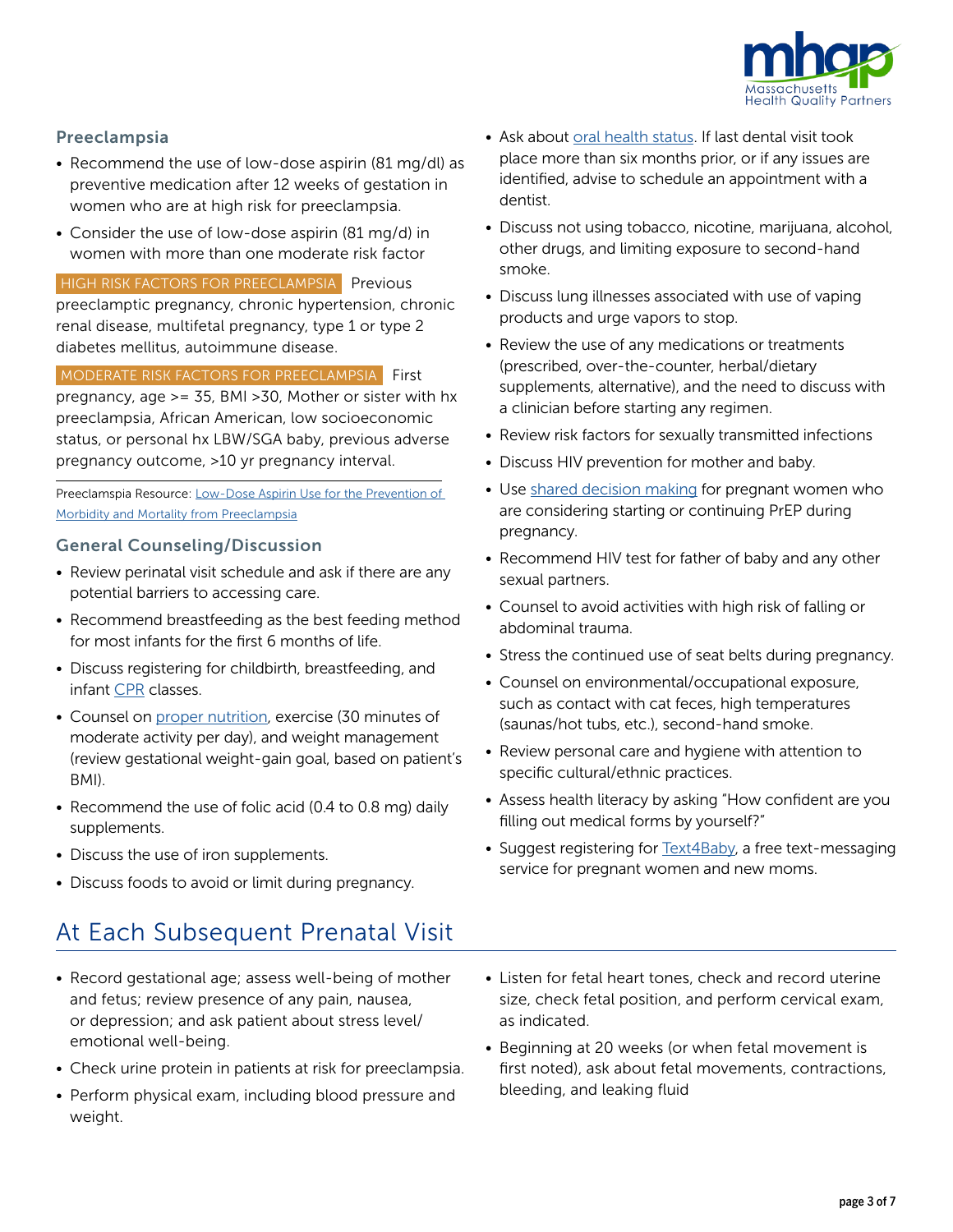

## 13 to 35 Weeks

#### Immunizations

- Administer Tdap vaccine during each pregnancy between 27 and 36 weeks.
- Recommend flu vaccine to women who will be pregnant during flu season, regardless of stage of pregnancy

#### Laboratory and Additional Testing

- Revisit results from genetic screenings (if performed), and discuss the benefits and risks of any recommended follow-up tests.
- Offer 1 ultrasound between 18-22 weeks to screen for fetal growth, placenta location, umbilical cord vessels,

and baby's general health and anatomy, including neural tube defects. Limit additional ultrasounds for mothers considered high risk or who have a suspected fetal abnormality.

- Offer maternal serum AFP for neural tube defect screening if high quality second trimester ultrasound is not available.
- Perform TB testing in at-risk populations (if not done previously) with follow-up, as indicated.
- HIV test in third trimester in women at high risk or not previously tested.

TB RISK FACTORS Recently infected with TB bacteria, or being immune-compromised.

## 24 to 28 weeks

- Hemoglobin/hematocrit
- Perform antibody testing for Rh-negative patients, and administer Rh immune globulin as indicated
- Screen for gestational diabetes
- Screen for chlamydia, gonorrhea, HIV, syphilis, and other sexually transmitted infections (STIs) in at-risk populations.
- Repeat HIV test in third trimester in pregnant persons who tested negative earlier in pregnancy but are at increased risk for acquisition.

STIs RISK FACTORS | Inconsistent use of condoms, new or multiple sex partners, history of and/or current STIs, history of alcohol or recreational drug use, partner who has other sexual partner(s), exchanging sex for money or drugs.

#### Counseling/Education

- Consider psychosocial assessment, if warranted.
- Screen for depression using EPDS at 24-28 weeks.
- Screen for physical and behavioral signs of intimate partner abuse.
- Provide or refer pregnant persons who are at increased risk of perinatal depression to counseling interventions.

#### GETTING READY FOR BABY

- Discuss childbirth options. Counsel on risk of early elective pre-term delivery.
- Encourage registration for childbirth, breastfeeding, and infant CPR classes.
- Discuss postpartum [contraception](https://www.cdc.gov/reproductivehealth/contraception/pdf/summary-chart-us-medical-eligibility-criteria_508tagged.pdf).
- Review travel restrictions during pregnancy, including avoiding travel to an area with active Zika virus transmission. The CDC provides steps you should take to try to protect yourself from getting Zika.
- Discuss umbilical cord blood banking.
- Recommend prophylactic ocular topical medication for all newborns to prevent gonococcal opthalmia neonatorum.

Travel Restriction Resources: [CDC Travelers' Health](https://wwwnc.cdc.gov/travel) | [Zika Virus](https://www.cdc.gov/pregnancy/zika/testing-follow-up/pregnant-woman.html?CDC_AA_refVal=https%3A%2F%2Fwww.cdc.gov%2Fzika%2Fhc-providers%2Fpregnant-woman.html) | [Medical Eligibility Criteria for Contraceptive Use](https://www.cdc.gov/reproductivehealth/contraception/mmwr/mec/summary.html)

#### PLANS FOR LABOR AND DELIVERY

- Develop a plan for possible urgent/emergent medical needs (e.g., transportation to hospital, child care).
- Review signs and symptoms of preterm labor, preeclampsia (nausea, vomiting, visual changes, headaches, epigastric pain, or malaise), premature rupture of membrane, and other potential danger signs that require patient to call clinician immediately.
- Discuss signs and symptoms of labor.

Mental Health Resources: [MCPAP for Moms Toolkit](https://www.mcpapformoms.org/Toolkits/Toolkit.aspx) | [EPDS](http://www.fresno.ucsf.edu/pediatrics/downloads/edinburghscale.pdf) | [Domestic](https://www.mass.gov/service-details/domestic-violence-programs)  [Violence Programs](https://www.mass.gov/service-details/domestic-violence-programs)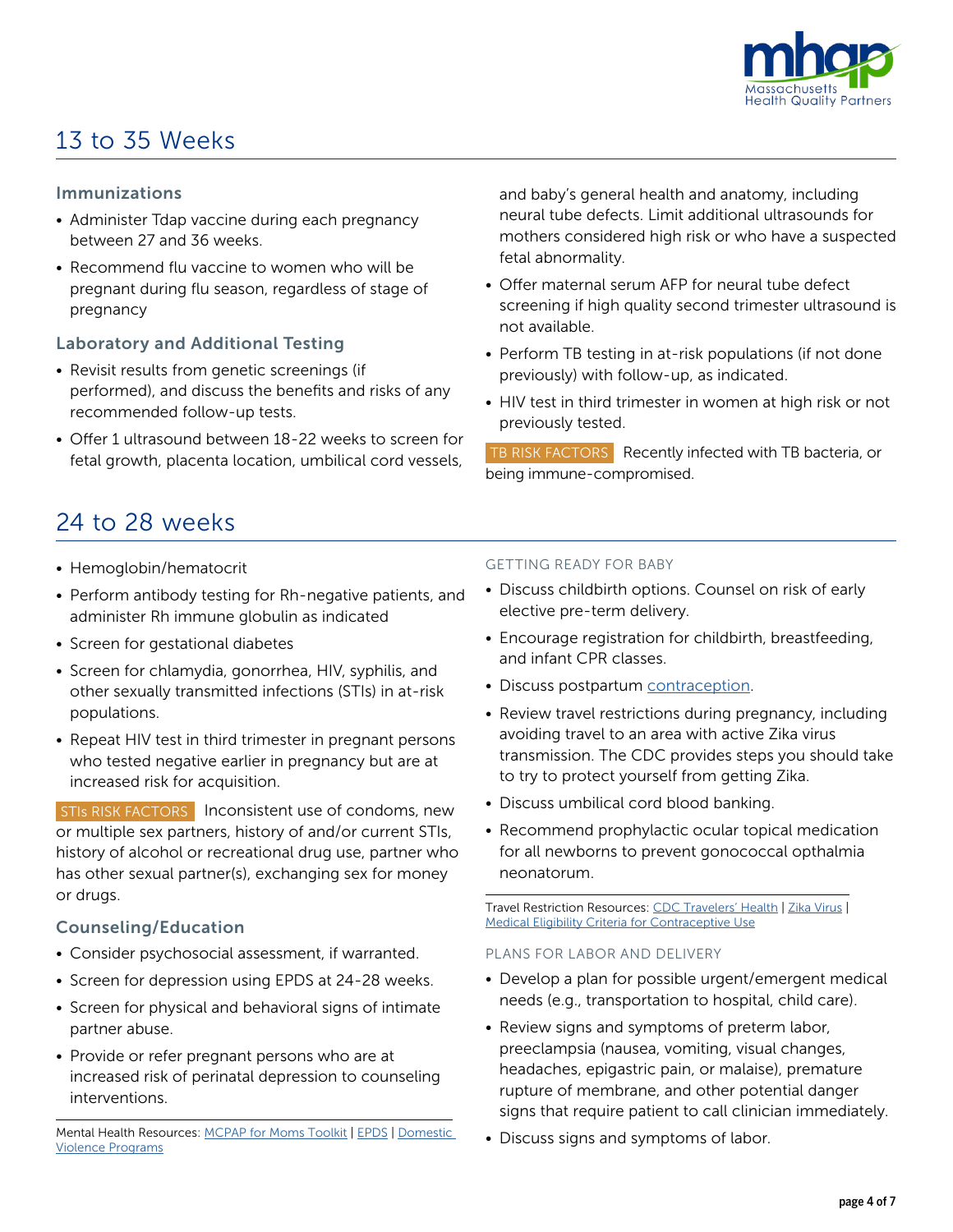

- Discuss birth plan (preferences and concerns about birthing, pain control, others to be present), and what to expect in the hospital, including length of stay.
- Review plans and methods of feeding baby, including the benefits of breastfeeding and the availability of a referral to lactation consultant, if necessary.

#### KEEPING BABY HEALTHY AND SAFE

- Recommend Tdap vaccine to be administered to any person who has not been previously vaccinated and who will have close contact with baby aged  $\leq 12$ months.
- Discuss the need for a car seat for the baby.
- Review choosing a clinician for the baby, and consider scheduling a visit with baby's clinician.
- Discuss circumcision, including preferences and what to expect.
- Discuss need for insurance coverage for baby.
- Discuss safe sleep practices.

Prescription Medication Safety Resource: [EOHHS Mass. Drug Drop](https://www.mass.gov/files/documents/2016/07/nx/ma-cities-and-towns-with-prescription-dropboxes.pdf)  [Box Locations](https://www.mass.gov/files/documents/2016/07/nx/ma-cities-and-towns-with-prescription-dropboxes.pdf)

Car Seat Resources: [Seatcheck.org](https://www.nhtsa.gov/equipment/car-seats-and-booster-seats) | [MA Child Passenger Safety](https://www.mass.gov/car-seat-safety) Safe Sleep Resource: [Parent's Guide to Safe Sleep](https://www.in.gov/dcs/images/SIDSparentsafesleep.pdf)

#### POST-BIRTH HEALTH FOR MOM

- Counsel on postpartum depression, or "baby blues."
- Review *contraception* after delivery.
- Discuss the possibility of perineal laceration and treatment.

Resource: [Medical Eligibility Criteria for Contraceptive Use](https://www.cdc.gov/reproductivehealth/contraception/mmwr/mec/summary.html)

### 36 to 42 Weeks

#### Laboratory Evaluation (36 to 38 weeks)

• Group B streptococcus culture

#### Counseling/Discussion

#### PREPARING FOR LABOR AND DELIVERY

- Discuss awareness of fetal movements and calling clinician if patterns of movement change.
- Discuss signs and symptoms of labor and when to call clinician.
- Revisit childbirth plan.
- 39-40 weeks, discuss possibility of passing due date, and options in this situation.
- Discuss preparation for admission to hospital: transportation plans, child care, etc.
- Review anesthesia, pain-control issues, and options.
- Discuss benefits of breastfeeding for infant and mother and available supports (lactation consultants, community, etc.).

#### POST DUE DATE

- Assess fetal well-being.
- Counsel patient to be aware of fetal movements and to call clinician if patterns of movement change.

#### KEEPING BABY HEALTHY AND SAFE

• Review discharge from hospital, need newborn car seat and clothing, home health services options,

and notifying baby's clinician of anticipated neonatal complications, if applicable.

- Discuss importance of [safe sleep practices](https://www.in.gov/dcs/images/SIDSparentsafesleep.pdf).
- Recommend scheduling first visit to baby's clinician at 3-5 days.
- Discuss importance of learning infant CPR.

#### POST-BIRTH HEALTH FOR MOM

- Discuss timing of and readiness for returning to work and/or other activities and related issues postchildbirth, including mental/physical health and disability.
- Counsel on signs and symptoms of postpartum depression, and the need to contact clinician.
- Review signs and symptoms of postpartum depression with partner, or other support person.
- Review the need for postpartum visits and vaccinations.

#### Postpartum Visit

#### INITIAL CONTACT WITHIN 3 WEEKS OF DELIVERY

Comprehensive visit at 4-8 weeks, timing and frequency determined by individual patient and her particular needs. Note: Consider postpartum care as an ongoing process that is individualized and patient centered rather than a single visit.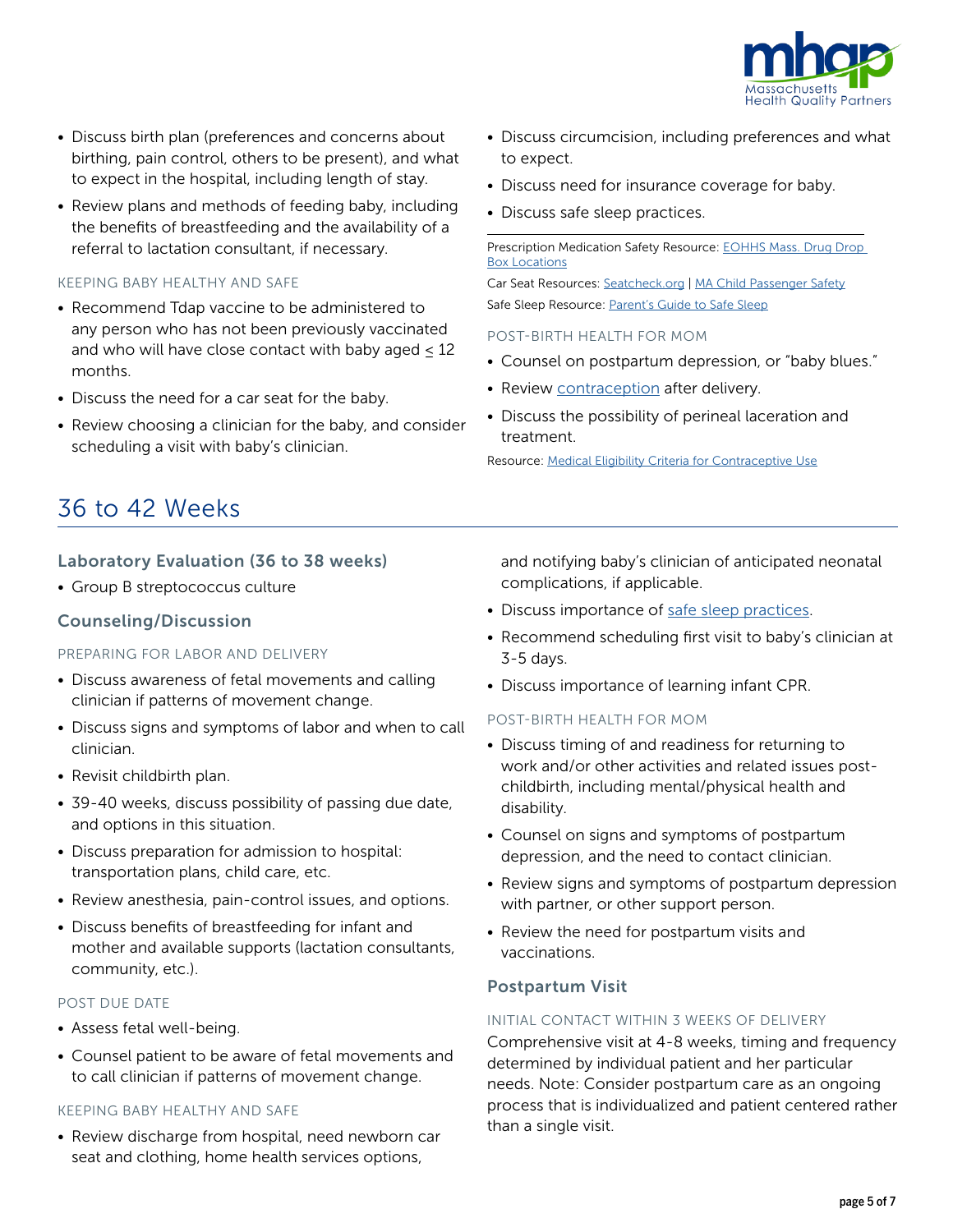

#### Interval History

- Assess for bleeding, symptoms of infection (e.g., mastitis, endometritis), and resumption of menstruation.
- Confirm that patient has received rubella immunization (for non-immune mothers).
- Review the need for diabetic screening if patient was diagnosed with gestational diabetes mellitus (GDM) during pregnancy.
- Ask about bowel and urinary incontinence.
- Ask about medication use (including herbal and complementary remedies), allergies, etc. with attention to how this might affect breastfeeding mothers.
- Discuss chronic disease status in high-risk patients.
- Assess patient's physical, social, and psychological well-being at every visit.

#### Physical Examination

- Perform complete check of vital signs (height, weight, BMI, blood pressure).
- Assess uterine involution, and perineal and vaginal care as indicated.
- Consider performing breast exam, especially for those who are breastfeeding.

#### Psychosocial Assessment

- Perform psychosocial assessment
- Screen for postpartum depression and adaptation to new baby.
- Administer EPDS or other validated assessment tool to screen for postpartum depression.
- Provide or refer postpartum persons who are at increased risk of perinatal depression to counseling interventions.

Resource: [Postpartum Support: Massachusetts](https://www.postpartum.net/locations/massachusetts/) | MCPAP for Moms [Toolkit](https://www.mcpapformoms.org/Toolkits/Toolkit.aspx) | [EPDS](http://www.fresno.ucsf.edu/pediatrics/downloads/edinburghscale.pdf)

#### Counseling/Discussion

- Discuss breastfeeding and recommend lactation support if needed. Emphasize ACOG/AAP/AAFP recommendation of exclusive breastfeeding for at least six months. Discuss related issues, such as returning to work while breastfeeding, safe medications for breastfeeding, etc.
- Discuss diet and exercise, including losing weight gained during pregnancy, plus additional weight loss if initial BMI >25.
- Counsel on continued use of prenatal vitamins or folic acid.
- Counsel women with preterm birth, gestational diabetes, preeclampsia, or hypertensive disorder of pregnancy that these disorders are associated with a higher lifetime risk of maternal cardiometabolic disease
- Counsel Women with chronic medical conditions, such as hypertensive disorders, obesity, diabetes, thyroid disorders, renal disease, mood disorders, and substance use disorders regarding the importance of timely follow-up with their obstetrician–gynecologists or primary care providers for ongoing coordination of care.
- Discuss resuming sexual activity, family planning, and [contraception](https://www.cdc.gov/reproductivehealth/contraception/pdf/summary-chart-us-medical-eligibility-criteria_508tagged.pdf)
- Preconception counseling and risk factors for future pregnancies.
- Discuss reproductive planning and pregnancy spacing.
- Counsel that an interpregnancy interval of less than 6 months is associated with a higher incidence of low birth weight and preterm delivery.
- Ask about smoking, use of tobacco and nicotine products, and exposure to secondhand smoke. Counsel not to resume use of tobacco products.
- Discuss lung illnesses associated with use of vaping products and urge vapors to stop.
- Screen for domestic violence.
- Encourage infant well visits and immunizations.

Resources: [La Leche League of MA](https://www.lllmarivt.org/) | [WIC](https://www.mass.gov/women-infants-children-wic-nutrition-program) | Medical Eligibility Criteria for [Contraceptive Use](https://www.cdc.gov/reproductivehealth/contraception/mmwr/mec/summary.html)